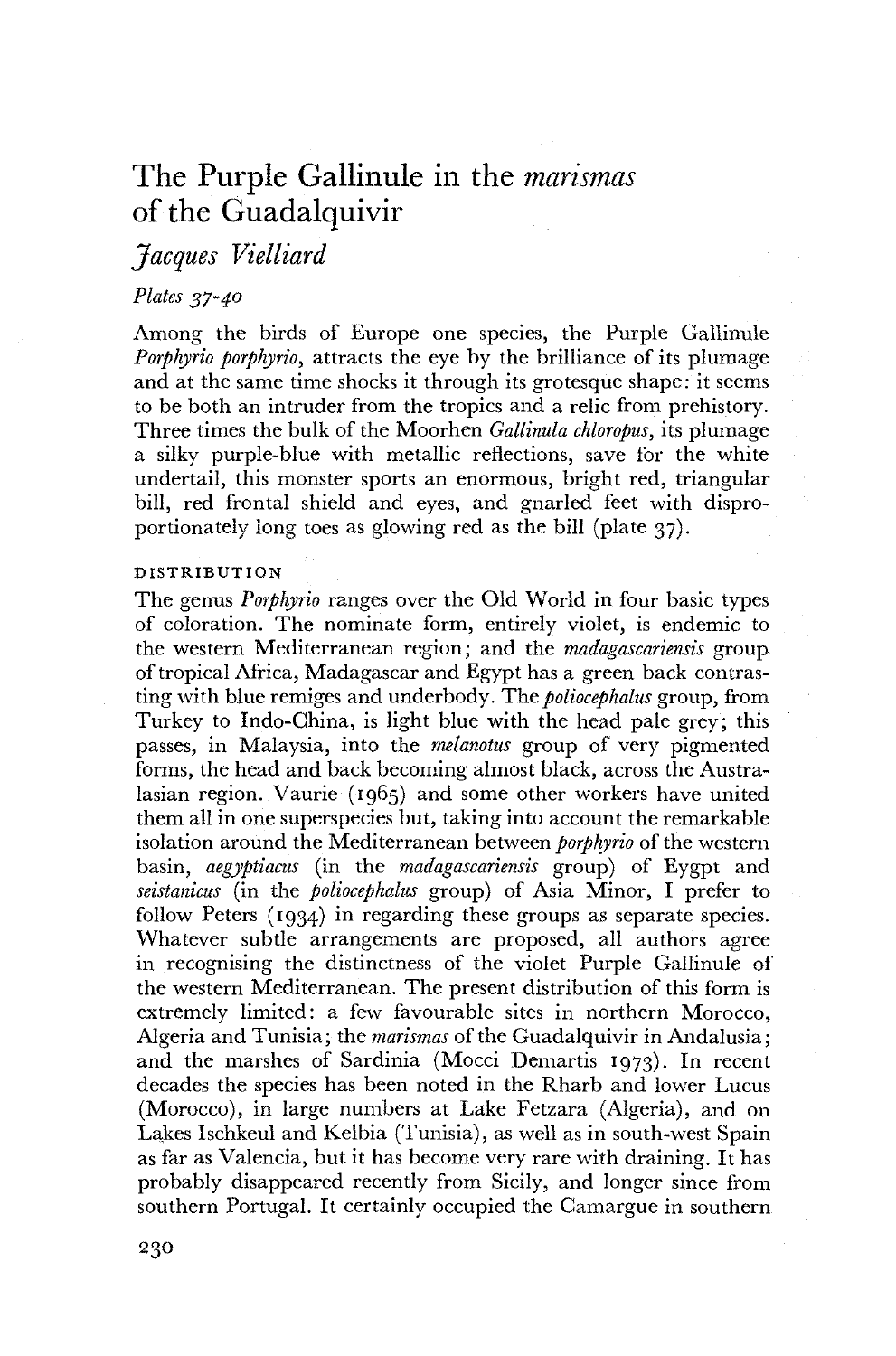France in recent times, where it was seen in 1969 (Hovette 1972), and likewise the west coast of Italy.

## HABITAT IN ANDALUSIA

My observations took place in the *marismas* of the Guadalquivir during 1962-65. This region, famous among ornithologists, has been described in detail by Mountfort (1958) and Valverde (1958). It consists of an immense stretch of alluvia accumulated by the River Guadalquivir, 'Father of Andalusia', against an arrowhead of littoral sand dunes which it meets at its mouth. These marshes are, or rather were, a vast, level mosaic of beds of rushes *Scirpus* and sedges *Carex* subjected to strong drying out in summer; small natural channels overgrown with reedmace *Typha* and reed *Phragmites* drain the ground but, at the edge of the dunes, a series of deeper lagoons normally holds water permanently.

In such conditions the Purple Gallinule has developed a particularly well-adapted biological cycle. As soon as the marsh, which has been baked dry by the Andalusian summer sun, is returned to water by storms and the flooding of the Guadalquivir, normally at the end of the autumn, it settles in and begins to nest even before the vegetation has completely regrown. Hardly are the young capable of flight when the mud dries out and the *Scirpus* begins to die; the birds then take refuge in the *Typha* beds (plate 40a) where water lies stagnant longer, and later they must withdraw as far as the littoral lagoons to spend the rest of the summer and autumn until the marsh is flooded anew. Such are the stages in the annual cycle of the Purple Gallinule in the *marismas.* 

#### REPRODUCTION

Elsewhere in the Mediterranean region, the beginning of laying extends from the end of March up to June (Heim de Balsac and Mayaud 1962). In the *marismas,* however, clutches as late as this would not allow the young to become independent before the marshes dry out. In fact, of the five nests which I found on 15th April 1965, three had already been vacated by the young and the other two contained hatched clutches. With an incubation period of about 25 days, this indicates that laying was completed before 20th March; according to wardens it may begin in February or even January, with the first normal hatchings at the end of March. Replacement clutches and perhaps even normal second clutches are not out of the question. The speed of development of the chick is not known, but it seems quite slow and it is probable that *all* clutches are normally completed by April (though see pages 232-233).

It would be very interesting to relate the reproductive timetable of the Purple Gallinule in the *marismas* to variations in the water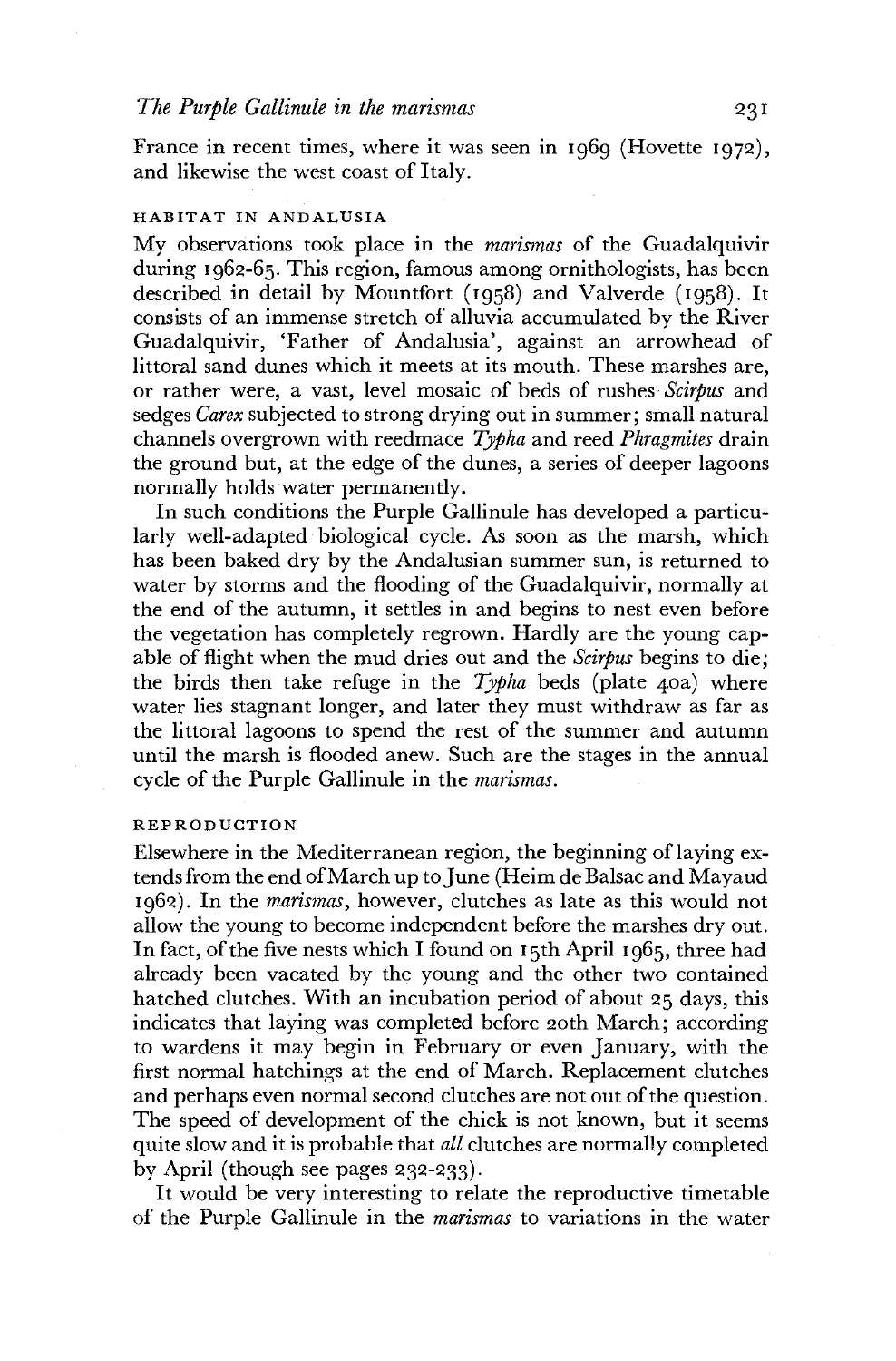cycle. In certain years water levels are low in the *Carex-Scirpus*  beds at the beginning of spring; the thousands of ducks, rails, crakes, waders, gulls and terns which usually nest there at that time do not do so, and summer visitors such as Black-winged Stilts *Himantopus himantopus* and Collared Pratincoles *Glareola pratincola,*  which normally settle in thousands, search farther north for more favourable sites. The intense evaporation rapidly dries out the open marsh before the chicks have had time to become independent. In such years few species but the Purple Gallinule breed, and the latter is successful (with local exceptions) because of its early laying and the refuge provided by the denser *Typha* clumps where the chicks hide.

The nest of the Purple Gallinule is an enormous construction, concealed in the clumps of *Typha* or the densest beds of *Scirpus.*  It is very easy to find if one moves about on horseback (which is, besides, the only practical means of locomotion in this marsh), for one then looks down on the tall *Typha* and *Pkragmites;* what is more, one is put on the trail by the presence near the nest of a wide, floating carpet of fresh *Scirpus* cut off level with the water by the Purple Gallinules, which chew the pith and use the stems for nest construction. In a few hundred metres I have rapidly found five nests in this way and it is tempting to speak, following numerous authors, of a loose colony; in fact, the high density in such places is due to the localisation of the dense stands of *Typha* and *Phragmites*. One large stand of *Typha* held two nests at opposite ends while many isolated clumps were not occupied, leaving a regular spacing between each nest. The nest is a pile of dead *Typha* stalks supported on the bottom and initially emerging only a few centimetres above the water surface; the eggs are laid in the cup of dry stalks. Each nest possesses one or sometimes two access ramps, made from a bundle of fresh *Scirpus,* 

The eggs (plate 40b) resemble those of the Coot *Fulica atra* but are larger and more brighdy coloured, with underlying blotches of pale violet and superficial ones of bright maroon; the ground colour is usually more solid, but of the clutch of six shown in plate 40b one egg was distinctly faded and another slightly. The chick on hatching is covered in long black down; its bright pink feet and toes, with black nails, are already enormous; the bill, also remarkably strong for a chick, is lead-grey with the base and nostrils blood-red and a white egg-tooth. A large chick, almost the size of a fully grown Coot but still incapable of flight, was caught by hand on 2nd August 1964 (plate 37b). Although we have no standards for estimating its age, it indicates an abnormally late clutch made possible by the very long flooding period of the marsh that year but nevertheless very delayed behind other clutches, since all the other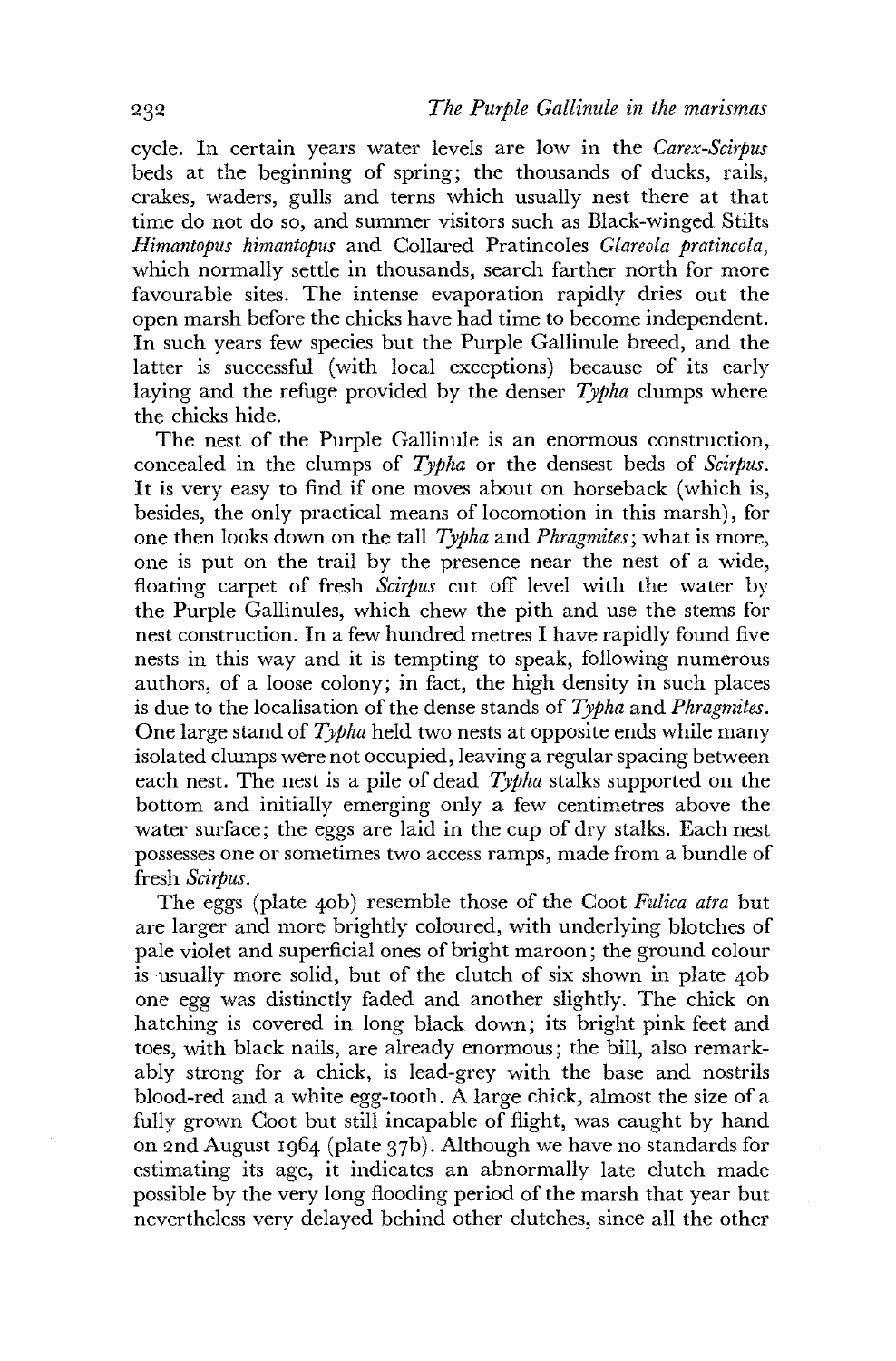#### *The Purple Gallinule in the marismas* 233

immatures I observed at that time could fly and had the build of adults. This bird shows that the first plumage following the neoptile down already has the pigmentation of immatures, dark matt blue above and light greyish below, and that the legs and feet, red from the outset, grow rapidly to allow a fast run before the wings have grown; the bill and frontal shield, still growing, are lead-blue. I have been able to recognise several stages of immature pigmentation, which I suspect correspond only to subtle variations of the first plumage but which have enabled me to make local censuses. The red of the rhamphotheca starts at the frontal shield where at first it forms an edging, gradually reaching the tip of the bill by August. Body moult is noted from October. I suspect that immatures resemble adults before the end of their first year.

#### **VOICE**

At the time of my observations nothing was known of the voice of the Purple Gallinule but the alarm cry, emitted sometimes when taking flight and vaguely described as like a blast on a trumpet. The vocal repertoire is, however, extremely rich and varied, but it is uttered from cover, often at night and during occasional short periods of excitement, especially in April. I made the first recordings of'song' in 1965 and Roche (1966) completed them the following year. One vocal emission consists of a wailing which has something in common with that of the Water Rail *Rallus aquaticus:* it is a long, unbroken series of powerful but very plaintive rattles, without preamble and reaching a crescendo, the veritably human tone of which is striking. This is emitted at the end of the afternoon and at dusk by an isolated bird and plays, it seems, the rôle of a song. Other calls are, on the contrary, short and sharp, like brief blasts on a whistle, but all kinds of variations may be heard: brief gruntings, horn and trumpet blasts, and sounds like the ringing of a small bell which become gradually sharper and more nervoussounding until their tone is more like the trumpet blasts. This repertoire of calls is emitted at night in chorus and increases in intensity as excitement grows.

#### FEEDING BEHAVIOUR

Nowadays it is well known that Purple Gallinules feed on vegetation and sometimes animal matter and that they use their feet as gripping devices (Glutz von Blotzheim *et al.* 1973). My original observations give several precise details. In August, when the *Scirpus* beds are dry, the Purple Gallinules, especially juveniles, gather in the *Typha* jungle of the channels which are still wet; these dense bands of reedmace are bordered by a bare, muddy beach which one can easily watch over hidden in one of the clumps of rushes *Juncus* which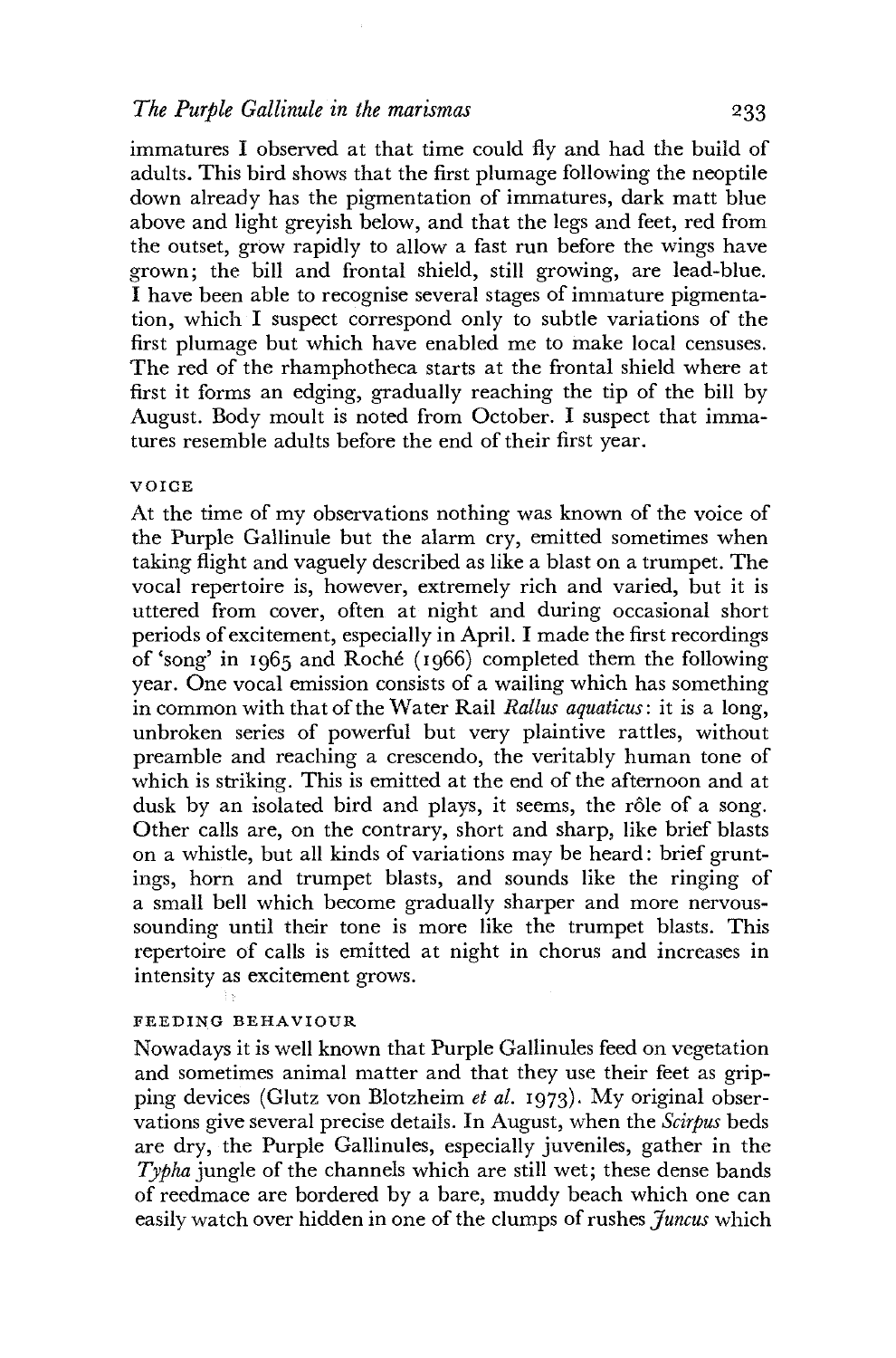border the dry *Scirpus* marsh. The Purple Gallinule seeks its food on foot and, by preference, when it feels it is safe, walks along the mud beach. Food items are seized first in one foot, more often the right foot; the basic diet is pith extracted from fragments of *Scirpus*  and especially from shoots, as well as rhizomes, of *Typha.* These vegetable fragments are grasped between the toes, which are clenched a little, and lifted up halfway (with tarso-metatarsus held horizontally) towards the bill; if they fall to the ground they are picked up again with the foot and not the bill, even if the efforts to grip them turn out to be in vain. Pieces which cannot be grasped between the toes, such as rhizomes, are held by a foot while being torn with the bill.

The impact of the Purple Gallinules on the *Typha* appears to be very important, sometimes with signs of spectacular uprooting, to the point that I have wondered whether they were not risking destroying their own habitat. The regenerative power of *Typha* makes this improbable, but the birds are certainly containing the spread of the *Typha* and playing a part in maintaining the borders and openings which favour their movements in this jungle.

The animal part of the diet is improperly known but substantial, including many dead fish taken from small pools that are drying out. This was well illustrated by the following experience I had in the *marismas.* A semi-automatic camera was baited with a Mullet *Mugil sp* about 30 centimetres long, freshly killed. The Purple Gallinules which passed nearby, walking slowly along the reed-bed in search of food, were immediately interested, and several different individuals approached in turn throughout that day and the next (plates 38-39). Each feeding bird remained wary and took its time to eat small beakfuls of flesh: one foot was quickly placed on the fish, then the branchiae under the gill cover were attacked with the bill; later the pectoral fin was torn off to reach the flesh. At the beginning one bird, made uneasy by the noise of the camera shutter, seized the fish by the tail with its bill, tore it up from the mud and, despite its weight, ran off with it swinging to and fro between its feet; I had to rush out from my hide to make it abandon my bait. (The formidable strength of the bill can also leave smarting marks on the ringer.) The feet continued to play a rôle in this feeding behaviour, though they quickly became slimed over through trampling in soft mud. As always in birds, behaviour patterns are stereotyped and their vain repetition becomes comical: this was the case when one individual was trying to pick up, between its toes, a piece of flesh hanging from its bill which could not be seized like a stiff reed stem.

#### MOVEMENTS

The Purple Gallinule is very much a stay-at-home bird. During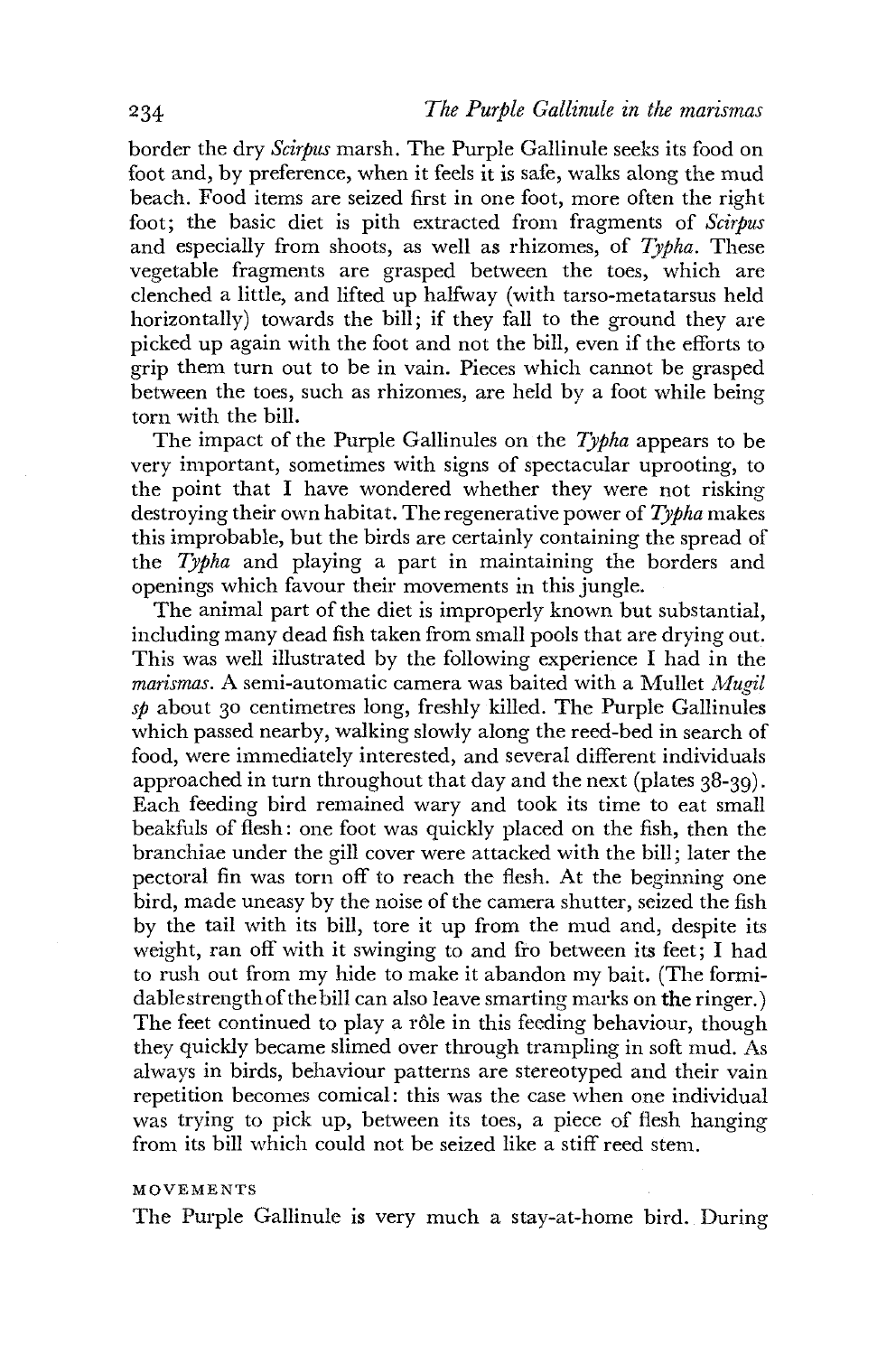uninterrupted observations I have recognised some individuals coming and going along a course of only a few tens of metres for several days on end. In the evenings the birds settle down in small groups in the reeds, which they clutch with their toes and where they spend the night safe from terrestrial predators. In the morning they are slow to resume daytime activities and sometimes allow themselves to be closely approached. Sun-baths are appreciated in the middle of the day.

Though reputed to be sedentary, in the *marismas* the Purple Gallinule makes cyclic seasonal movements. The most typical occurs after breeding, when the *Typha* beds to which the birds have retreated in turn begin to dry out; late, unfledged young have already rejoined the adults at the residual waterholes; now there is a general exodus towards the coastal lagoons and, no doubt, to the arms of the river. These movements take place at night over open ground—cracked marsh and sparsely vegetated grassland—and observations indicate that they are made entirely on foot: the Purple Gallinule could thus be classed as a pedestrian migrant! Even when disturbed on open ground it is loath to fly but runs very fast. On the deep lagoons where it awaits the re-flooding of the marsh, it does not swim out in the open; if it has to move away quickly it flies heavily, dropping feet-first into the first thick reed-bed it finds.

#### PROTECTION

Through its robustness, its secretive nature, its wide-ranging diet and its adaptable biological cycle, the Purple Gallinule seems destined for a good future. Not only does history show us the contrary but present-day circumstances render its survival more and more precarious. Certainly the species was, at the time of my studies, very abundant in the *marismas,* but I saw it also to be very vulnerable to predation, despite appearances. Its flesh is highly esteemed by man and it is the easiest bird to catch, even by hand, with a little patience: some workmen came to repair a dyke near the site of my observations, and on the following day I found traces of a small fire beside a pile of Purple Gallinule feathers! The semi-domesticated pigs being released in ever larger numbers on the marsh to fatten up must often be doing so to the detriment of the Purple Gallinules. The *Typha* is a flourishing plant but demands precise conditions of flooding. It is no secret that the *marismas* are plundered, while the Goto Dofiana reserve itself includes only a small proportion of the marshes, very insufficient for the maintenance of aquatic fauna. Reintroduction in the Camargue seems to me very feasible and might be a success; otherwise one of the most extraordinary birds of Europe may even now be heading fast towards extinction.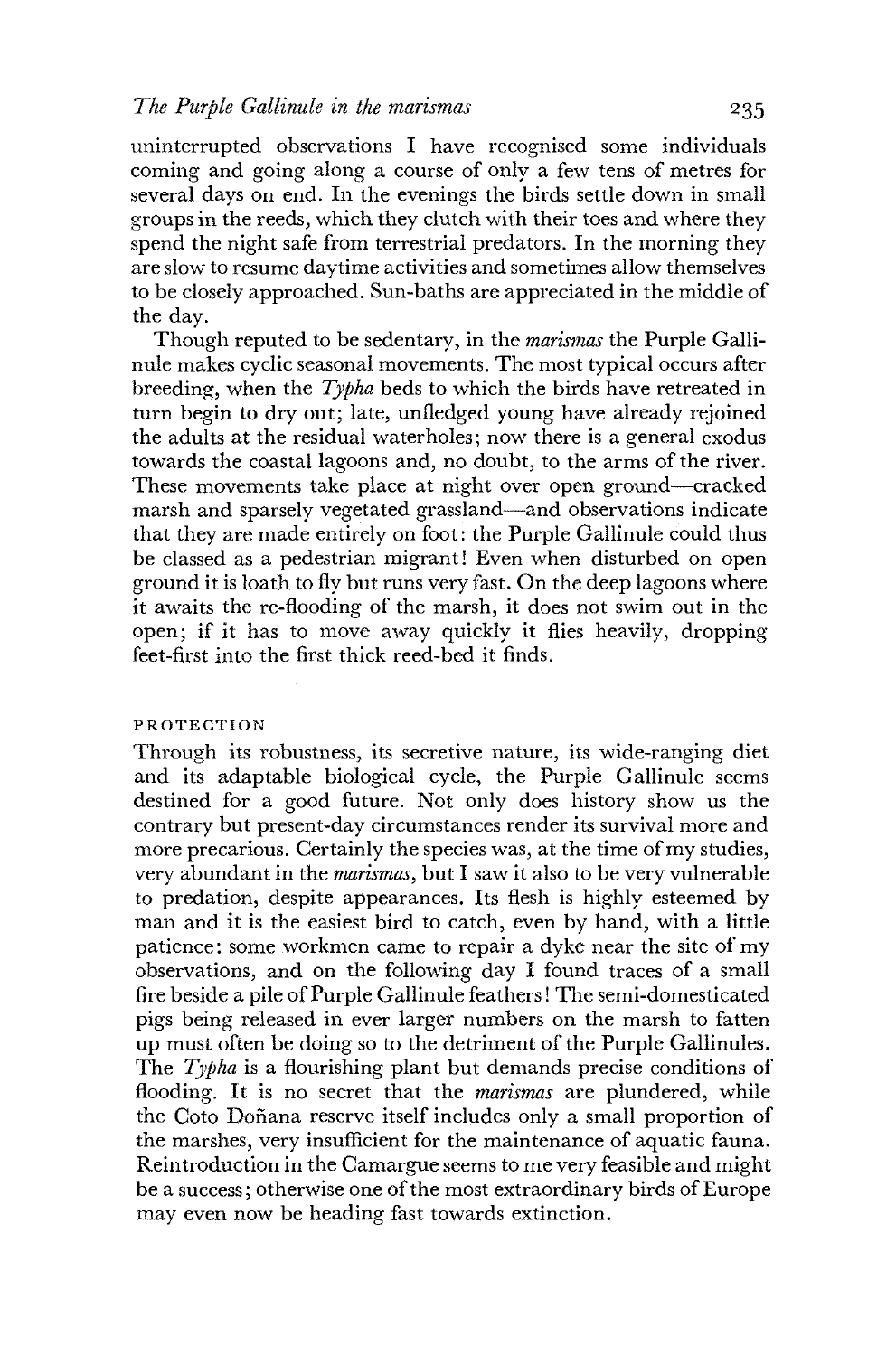ACKNOWLEDGEMENT

I am grateful to D. A. Christie for translating this paper from French.

#### REFERENCES

GLUTZ VON BLOTZHEIM, U. N., BAUER, K. M., and BEZZEL, E. 1973. *Handbuch der Vogel Mitteleuropas.* Frankfurt am Main, vol 5.

HEIM DE BALSAC, H., and MAYAUD, N. 1962. Les Oiseaux du Nord-ouest de l'Afrique. Paris.

HOVETTE, C. 1972. 'Nouvelles acquisitions avifaunistiques de la Camargue'. *Alauda,* 40: 343-352.

Mocci DEMARTIS, A. 1973. 'Avifaune du Campidano d'Oristano (Sardaigne)'. *Alauda,* 41: 35-62.

MOUNTFORT, G. 1958. *Portrait of a Wilderness.* London.

PETERS, J. L. 1934. *Check-list of Birds of the World.* Cambridge, Mass. vol 2.

ROCHE, J.-C. 1966. *Europe Sud: Tome II du Guide Sonore des Oiseaux d'Europe.*  Institut ECHO, Aubenas-les-Alpes, France.

VALVERDE, J. A. 1958. 'An ecological sketch of the Goto Dofiana'. *Brit. Birds,*  51: 1-23.

VAURIE, C. 1965. *The Birds of the Palearctic Fauna: Hon-Passeriformes.* London.

*Jacques Vielliard, Societe d'Etudes [Orniihologiqu.es,](Orniihologiqu.es) Ecole Normale Superieure Laboratoire de Zoologie, 46 rue d' Ulm, Paris* 5 , *France*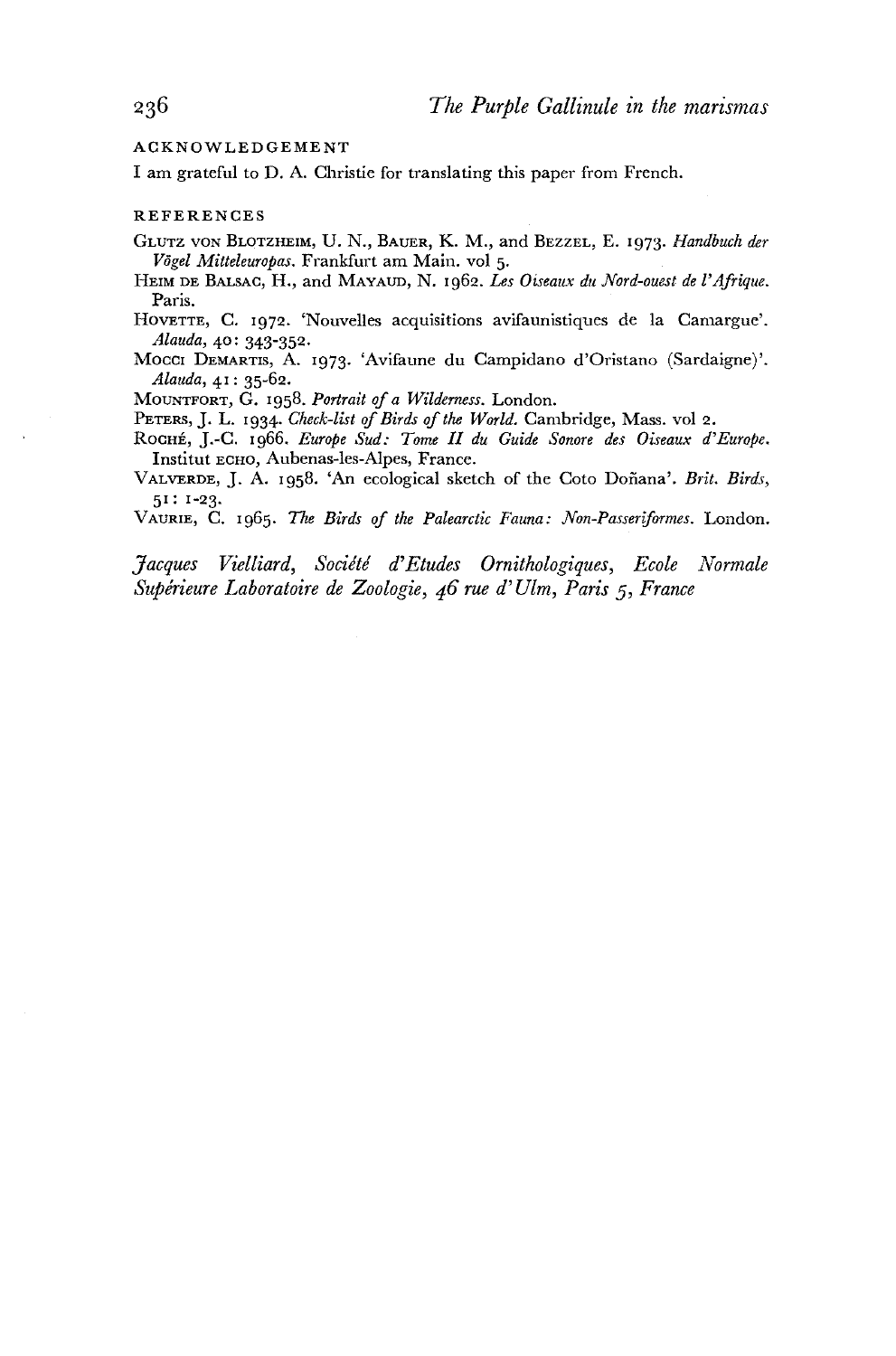

PLAT E 37. Young Purple Gallinules *Porphyria porphyrio,* Spain, 1964 *(photos: Jacques Vielliard).* Above, immature, October: the bill by this time is red, like the irides. Below, very late juvenile incapable of flight, caught by hand, August: matt dark blue above, bright greyish below, bill and frontal shield (both still growing) lead-blue, huge feet and toes red from the start (pages 230-236)

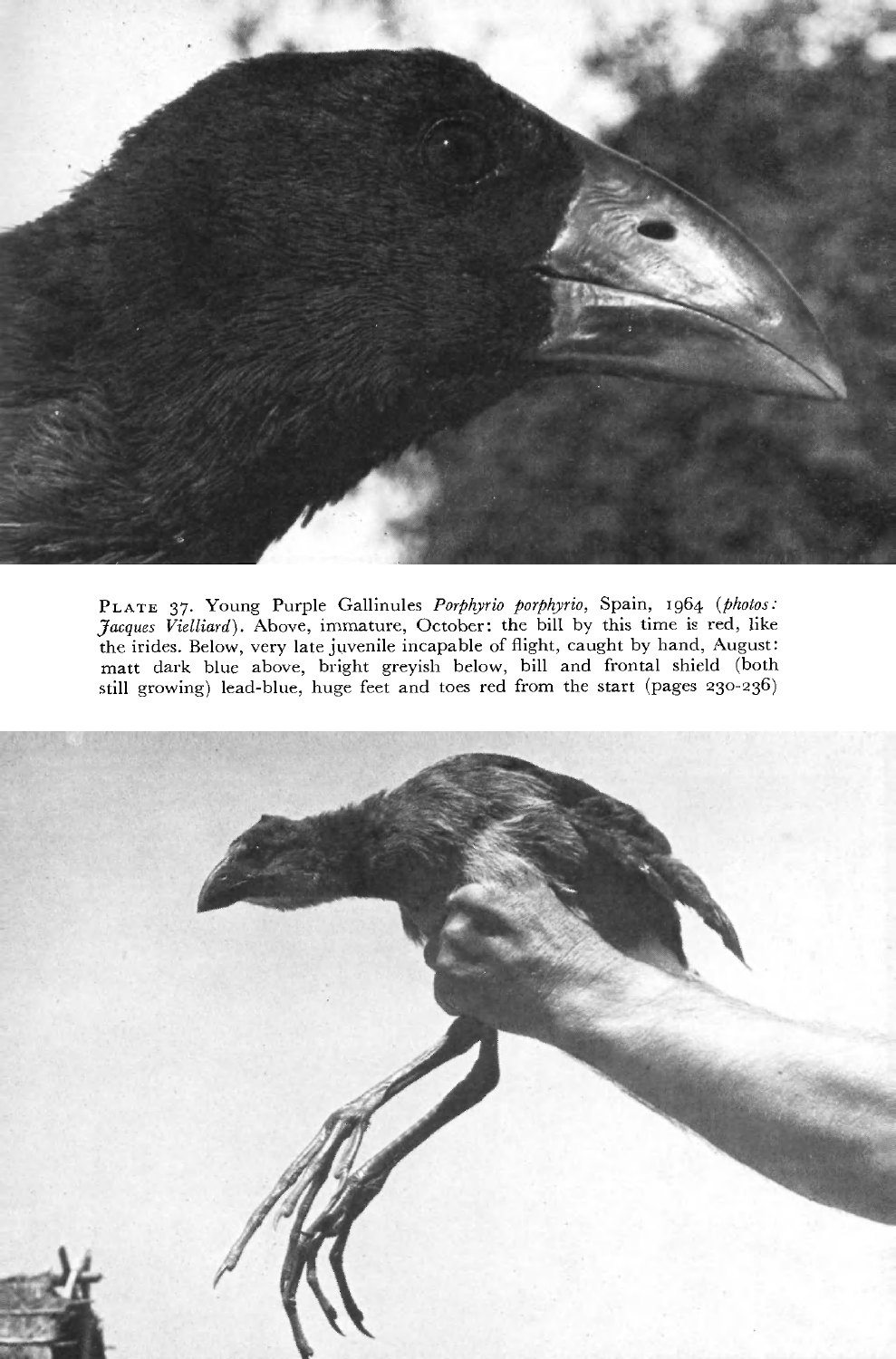

PLAT E 38. Immature Purple Gallinule *Porphyria porphyrio* coming at dawn to fish bait, Spain, August 1964 *(photos: Jacques Vielliard).* These two photographs and those opposite show different attitudes of the same individual (page 234). Below, note well-developed red frontal shield; bill, eyes and legs are also red

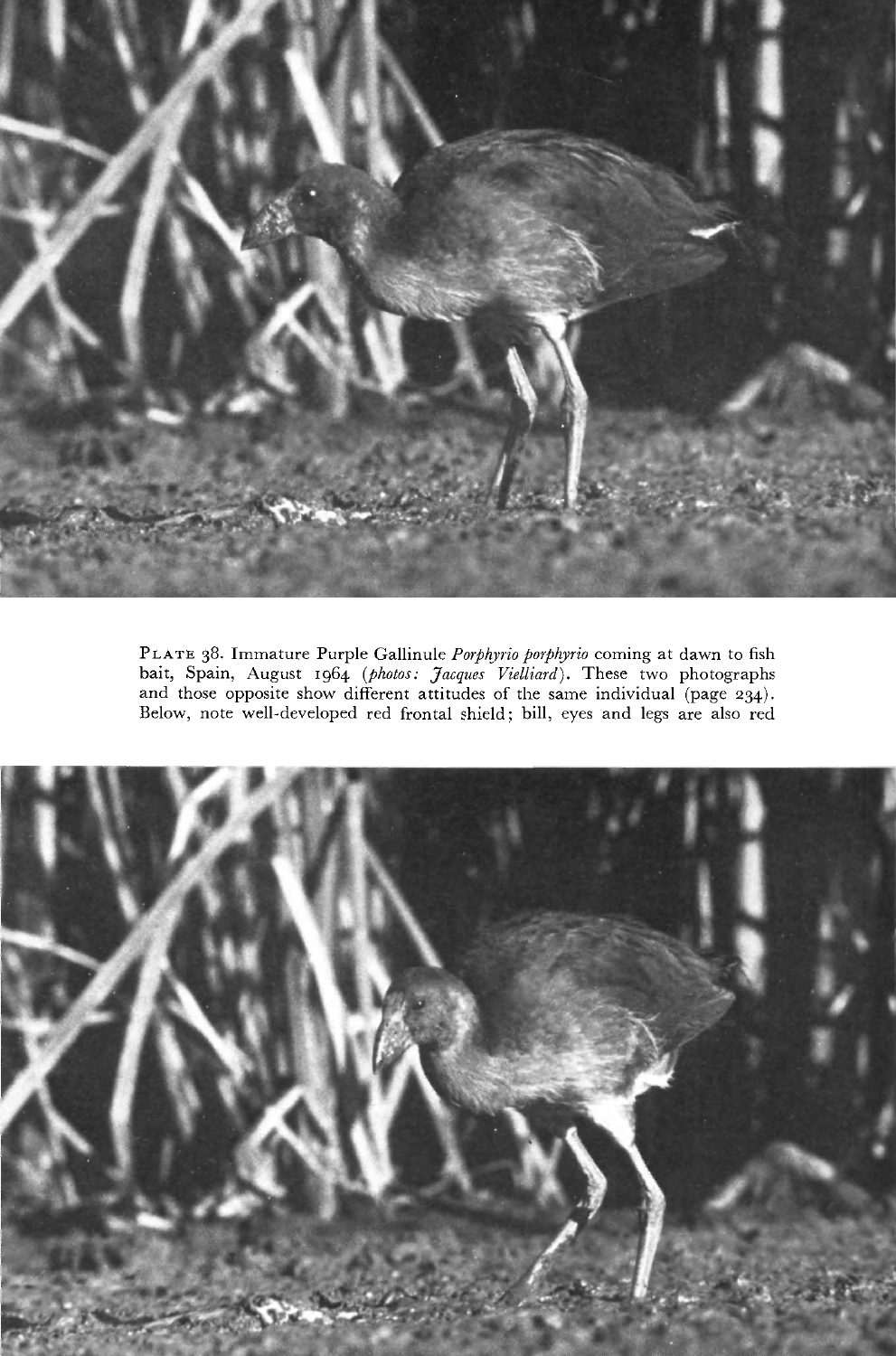

PLATE 39. Purple Gallinule pecking at dead fish and walking away; the long toes are buried in the soft, sticky mud. Note white undertail-coverts. Basic diet is pith extracted by the birds from *Scirpus* fragments and *Typha* shoots and rhizomes, but animal matter is also taken. The plant in the background is *Typha*